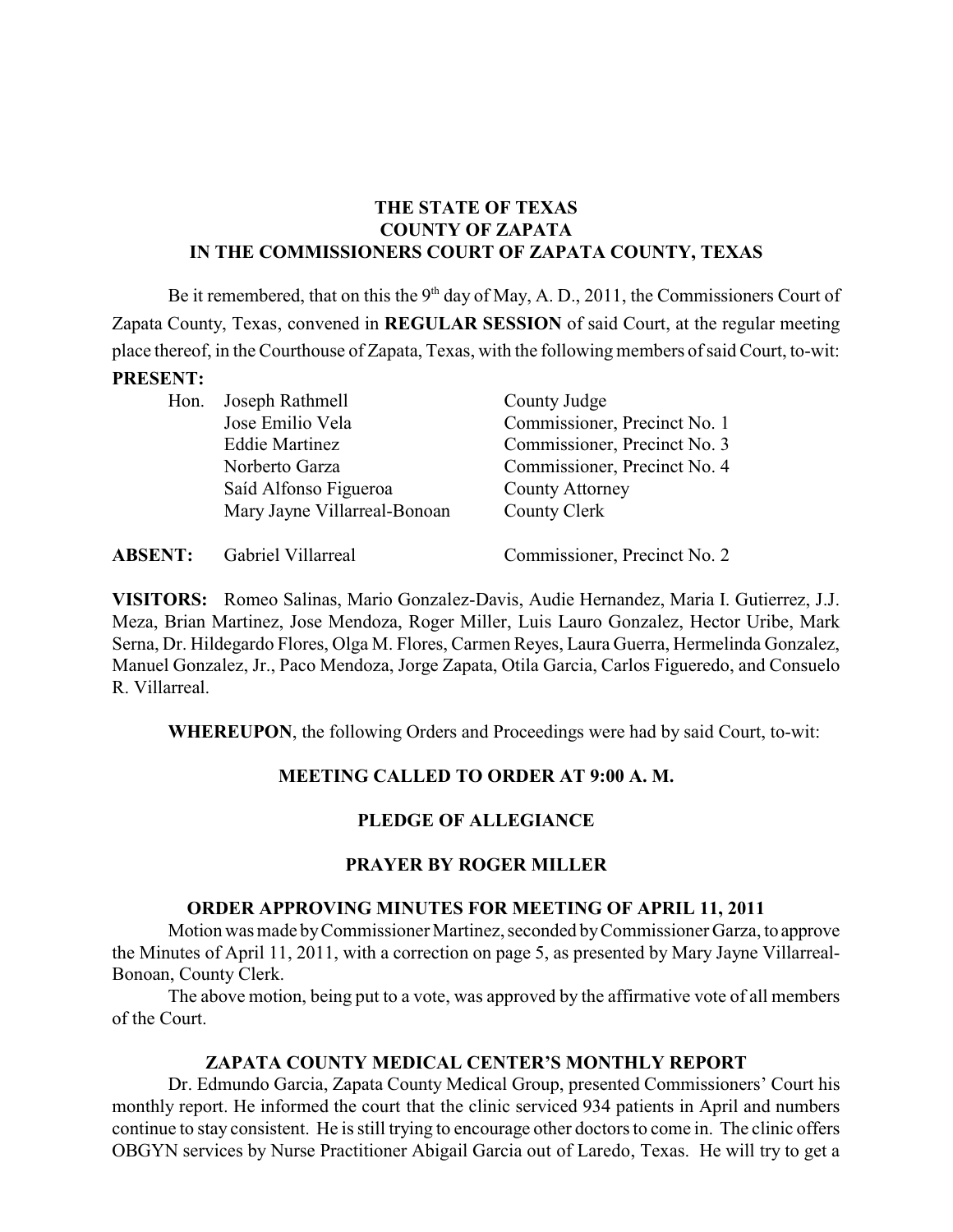letter of intent from Dr. Ricardo Cigarroa. Dr. Garcia is assisted by Dr. Dora Gonzalez, Dr. Raul Cantu, Dr. Norberto Alvarez and Dr. Andres Alaniz who work different shifts and times at the clinic.

#### **DEPARTMENTAL REPORTS**

Caleb Eaton, Zapata County Extension Agent, was no present, however, Audie Hernandez from the Judge's office presented Commissioners' Court with the monthly written report for April 2011. (Report attached for the record.)

Dr. David Brown, Director of Zapata Higher Education Center, reported that government and sociology courses will be offered for the first summer session. Tuition costs are lower than Laredo. Dr. Brown thanked Paco Mendoza and Celia Balderas from the Chamber of Commerce for the mass mail out sent to the public. Dr. Brown also stated that he was going to meet with Dean Ramon at LCC to see about LCC courses coming to Zapata. There are currently 65 registered students, however, 120 are needed. All safety features in the building are being concluded.

Angel Garza, former Commissioner of Precinct 2, addressed Commissioners Court and expressed concerns regarding life insurance benefits for Zapata County retirees. The life insurance would be paid 100% by retirees. Mr. Garza offered to go to San Antonio, at his own cost, to speak with the insurance company. Nellie Treviño, Personnel Director, advised the court that retirees are not allowed to participate in life insurance plans at this time. Commissioner Vela stated that some retirees are not paying their share for the health insurance policy.

Luis Lauro Gonzalez, Zapata County Tax Assessor/Collector, reported that the tax office collected \$24,979.46 in Hotel/Motel Tax fees. No official report was available due to printing problems.

#### **ORDER APPROVING INVOICES**

Motion was made byCommissioner Martinez, seconded byCommissionerGarza, to approve invoices as presented by Doroteo N. Garza, County Auditor.

The above motion, being put to a vote, was approved by the affirmative vote of all members of the Court.

#### **ORDER APPROVING TREASURER'S REPORT**

Motion was made byCommissioner Garza, seconded byCommissioner Martinez, to approve Treasurer's Report as presented by Romeo Salinas, County Treasurer.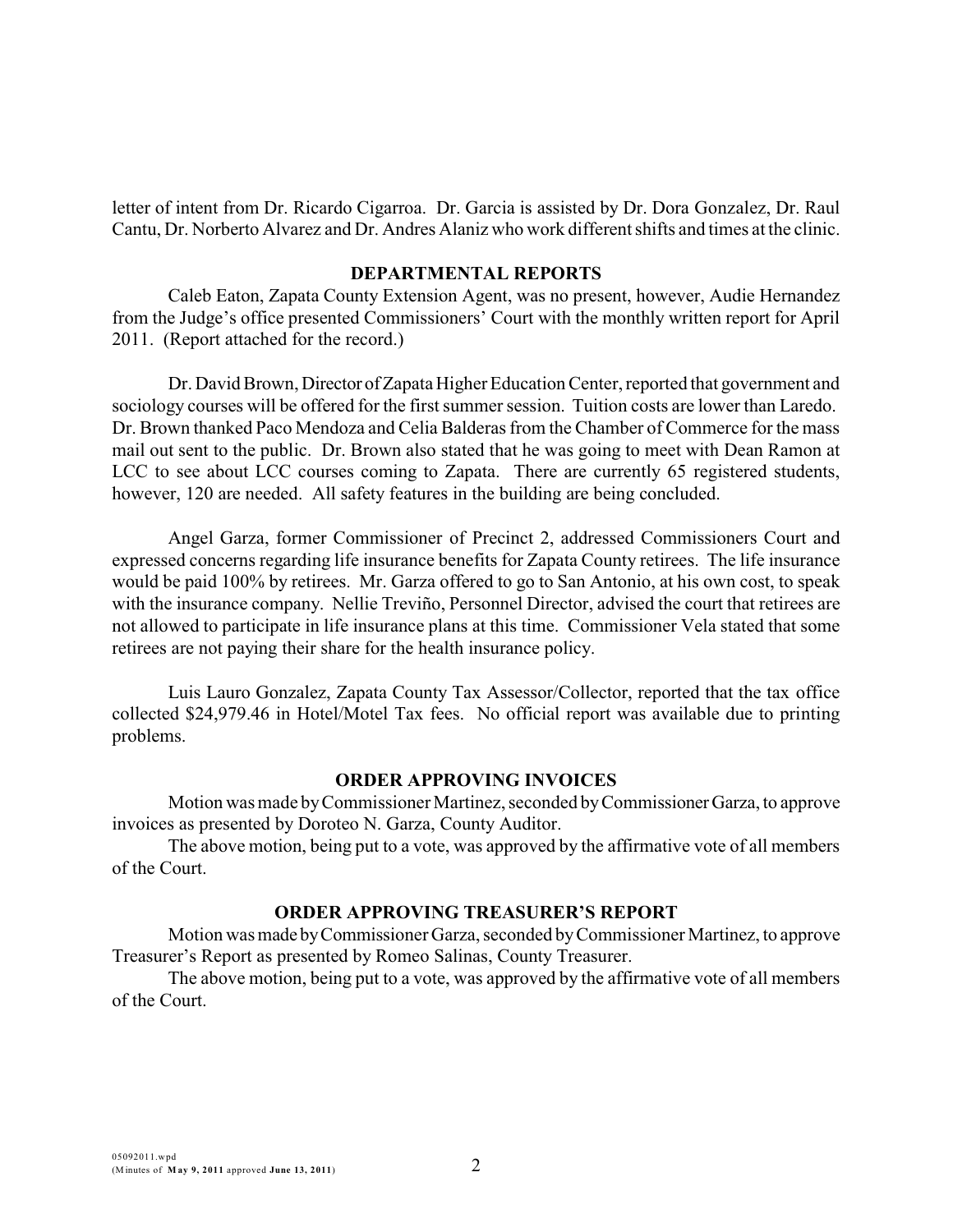#### **REPORT OF ZAPATA COUNTY HISTORICAL COMMISSION**

Audie Hernandez of the Zapata County Judges Office reported for Diana Brandon. The Commission has met on two occasions. They have ordered supplies and equipment and are waiting for the former EDC office to become available. Names of commission members have been submitted to the Texas Historical Commission.

#### **REPORT ON FREER RATTLESNAKE ROUND-UP**

Karran Westerman reported on the Rattlesnake Round-Up. Total expenses were \$1,179.85 and there is a balance of \$820.15. She also stated that she has a banner that needs to be displayed.

# **PROGRESS REPORT ON RABA-KISTNER INTERNATIONAL BRIDGE STUDY**

David Austin reported on the Raba Kistner International Bridge Study. He stated that the EDC will be conducting a survey and are working on data collection. He also stated that they have received very positive feed back from Mexico. A public meeting will be held in an effort to reach out to other affected areas. They will come back to commissioners court with a final report.

# **ZAPATA COUNT FAIR ANNUAL FINANCIAL REPORT FOR FISCAL YEAR 2011**

Rosendo Canales, Zapata County Fair President, reported income in the amount of \$319,138 which includs donations. Total expenses were \$304,954.26.

# **ORDER APPROVING PROPOSAL FROM FLORES AUDITING, PLLC TO ASSIST WITH AUDITING SERVICES**

Motion was made byCommissioner Vela, seconded byCommissioner Garza, to approve the proposal from Flores Auditing, PLLC to assist Zapata County with auditing services as requested by Hon. Joseph Rathmell, County Judge.

The above motion, being put to a vote, was approved by the affirmative vote of all members of the Court.

# **ORDER APPROVING STREET VENDORS AND VENDING DISTRICT ORDINANCE**

Motion was made byCommissioner Vela, seconded byCommissioner Martinez, to approve a street vendors and vending district ordinance to be effective July 1, 2011 as requested by Hon. Joseph Rathmell, County Judge.

The above motion, being put to a vote, was approved by the affirmative vote of all members of the Court.

# **ORDER APPROVING TO REPLACE VACATED POSITION OF TRACTOR OPERATOR FROM PRECINCT ONE SPECIAL ROAD AND BRIDGE DEPARTMENT**

Motion was made by Commissioner Garza, seconded by Commissioner Martinez, to approve replacing tractor operator, position #1, from Pct. 1 Special Road and Bridge Department with Enoch Lopez, CDL Driver at a salary of \$8.25 per hour as requested by Hon. Jose Emilio Vela, Commissioner Pct. 1.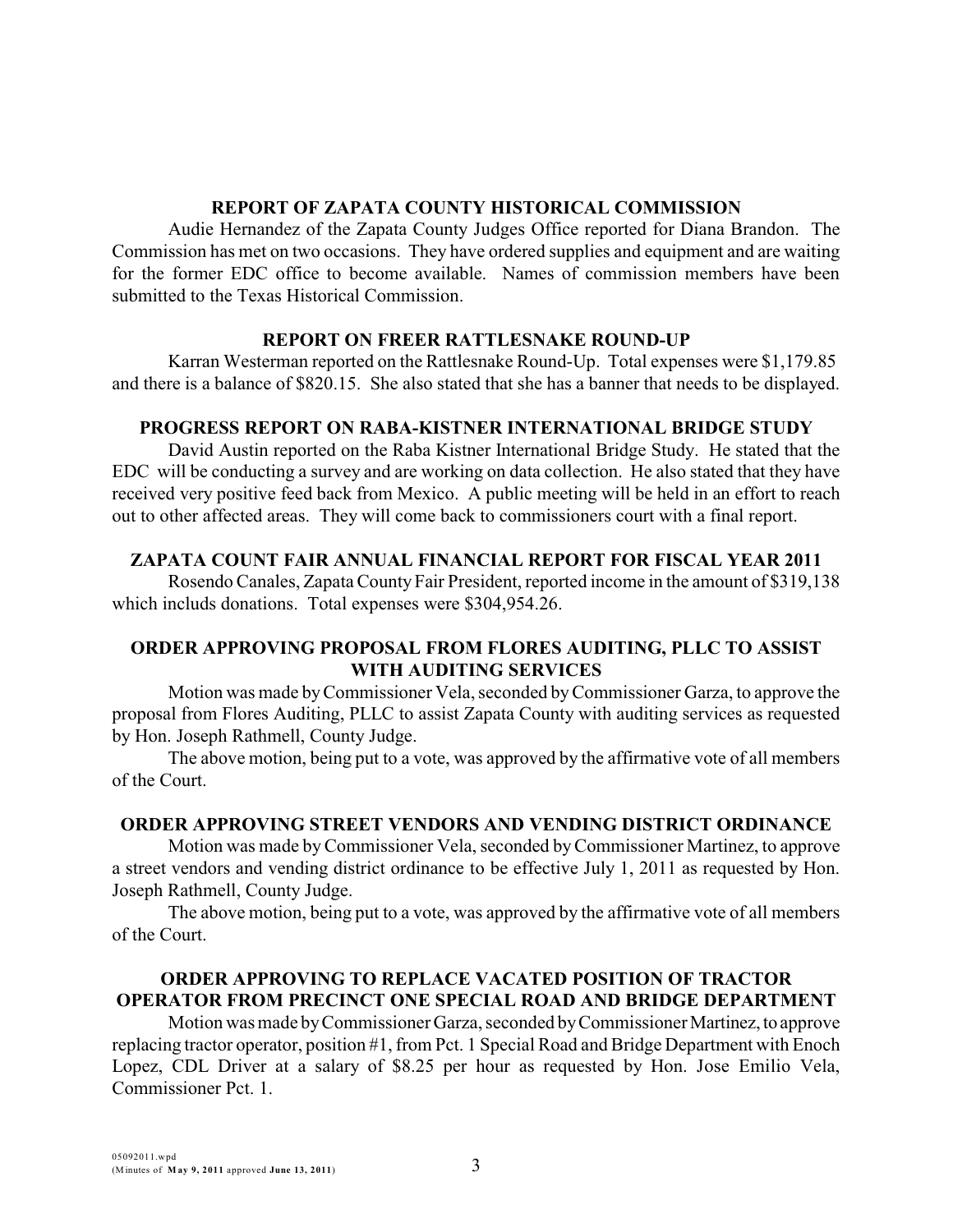The above motion, being put to a vote, was approved by the affirmative vote of all members of the Court.

# **NO ACTION TAKEN ON REQUEST BY COM. VELA TO APPROVE REQUEST BY RESIDENTS OF LOPEÑO AND FALCON (SIGNED PETITION) TO REOPEN LOPEÑO FIRE STATION DUE TO FREQUENT WILDFIRES APPEARING IN THIS SOUTHERN PART OF ZAPATA COUNTY**

# **ORDER APPROVING TRANSFER OF CARLOS ROMERO FROM SLOT 3 DEPARTMENT 003 TO SLOT 5 DEPARTMENT 013**

Motion was made by Commissioner Garza, seconded by Commissioner Vela, to approve transfer of Carlos Romero from slot 3 Department 003 (Parks, Buildings, Construction) to slot 5, Department 013 (Special Road & Bridge) \$9.00 per hour as requested by Hon. Eddie Martinez, Commissioner Pct. 3.

The above motion, being put to a vote, was approved by the affirmative vote of all members of the Court.

#### **ORDER APPROVING HIRING OF JESUS HINOJOSA IN SLOT 3 DEPARTMENT 003**

Motion was made by Commissioner Garza, seconded by Commissioner Vela, to approve hiring of Jesus Hinojosa in slot 3 Department 003, Special Road & Bridge at \$8.25 per hour as requested by Hon. Eddie Martinez, Commissioner Pct. 3.

The above motion, being put to a vote, was approved by the affirmative vote of all members of the Court.

# **ORDER APPROVING HIRING OF TWO TEMPORARY EMPLOYEES FOR PRECINCT 4, SLOT 3 AND 4**

Motion was made byCommissioner Vela, seconded byCommissioner Martinez, to approve hiring of two temporary employees for Precinct 4, (Special Road & Bridge) Slot 3 and 4 as requested by Hon. Norberto Garza, Commissioner Pct. 4.

The above motion, being put to a vote, was approved by the affirmative vote of all members of the Court.

#### **ORDER APPROVING TO INCREASE SLOT #4 IN ENVIRONMENTAL DEPARTMENT FROM \$3.92 PER HOUR TO \$7.74 PER HOUR**

Motion was made by Commissioner Garza, seconded by Commissioner Vela, to approve increase to slot #4 in the Environmental Department from \$3.92 an hour to \$7.74 an hour as requested by Guillermo Saenz, Environmental Department.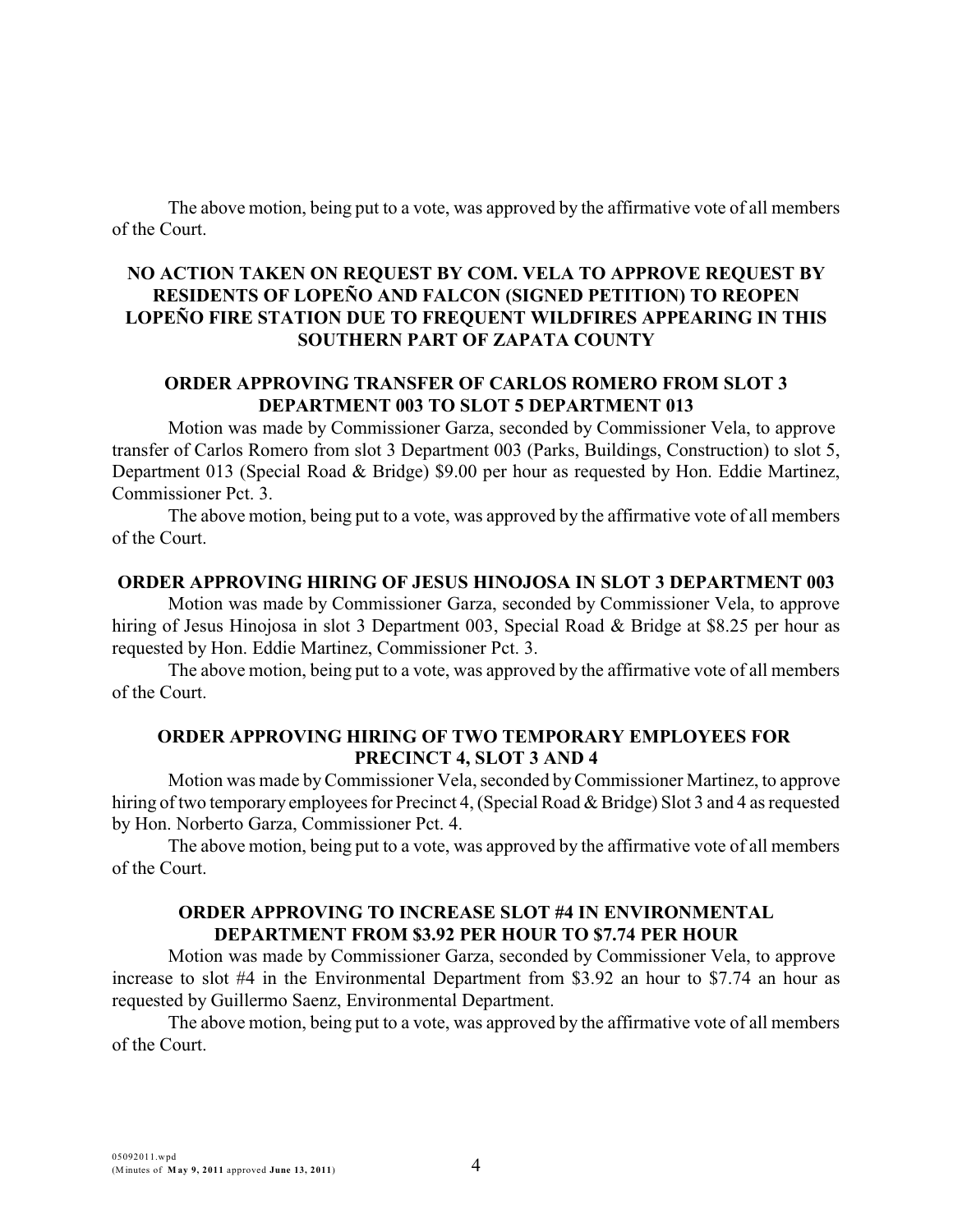# **ORDER APPROVING IMPLEMENTATION OF AUTOMATIC PAYMENT WITHDRAWAL OF ACH FOR PAYMENT OF RETIREES INSURANCE PREMIUMS**

Motion was made by Commissioner Garza, secoded by Commissioner Vela, to approve the implementation of an automatic payment withdrawal of ACH for the payment of retirees insurance premiums, effective July 1, 2011, as requested by Nellie Treviño, Personnel Department. All retirees must become current by June 1, 2011.

The above motion, being put to a vote, was approved by the affirmative vote of all members of the Court.

# **NO ACTION WAS TAKEN ON REQUEST BY ZAPATA COUNTY RETIREES TO PROVIDE DIRECTION TO ZAPATA COUNTY RETIREES ON LIFE INSURANCE TO BE PAID BY RETIREES 100% AS APPROVED BY ZAPATA COUNTY COMMISSIONERS COURT IN THE SUMMER OF 2010**

#### **ORDER APPROVING PERMISSION TO CEREMONIALLY RENAME THREE STREETS; ONE TO BE NAMED KESSINGER, ONE LANINGHAM AND ONE GARCIA IN MEMORY OF JAMES C. KESSINGER, IRA B. LANINGHAM AND OSCAR GARCIA**

Motion was made by Commissioner Garza, seconded by Commissioner Vela, to approve request to rename three streets; one to be named Kessinger, one Laningham and the other to be named Garcia in memory of James C. Kesinger, Ira B. Laningham and Oscar Garcia as requested by Alberto Arambula, American Legion and VFW.

The above motion, being put to a vote, was approved by the affirmative vote of all members of the Court.

#### **ORDER APPROVING REQUEST TO USE COMMUNITY CENTER FOR ZAPATA BACK TO SCHOOL FEST ON AUGUST 14, 2011**

Motion was made by Commissioner Garza, seconded by Commissioner Vela, to approve request by Jaime Arispe to use the CommunityCenter for the Zapata Back to School Fest on August 14, 2011.

The above motion, being put to a vote, was approved by the affirmative vote of all members of the Court.

#### **ORDER APPROVING USE OF OSWALDO H. & JUANITA G. RAMIREZ EXHIBIT HALL FOR 2011 API FISHING TOURNAMENT REGISTRATION**

Motion was made byCommissioner Vela, seconded byCommissioner Martinez, to approve the use of the Oswaldo H. & Juanita G. Ramirez Exhibit Hall for the 2011 API Fishing tournament registration. Event will take place June 3, 2011 as requested by Paco Mendoza, President Zapata County Chamber of Commerce.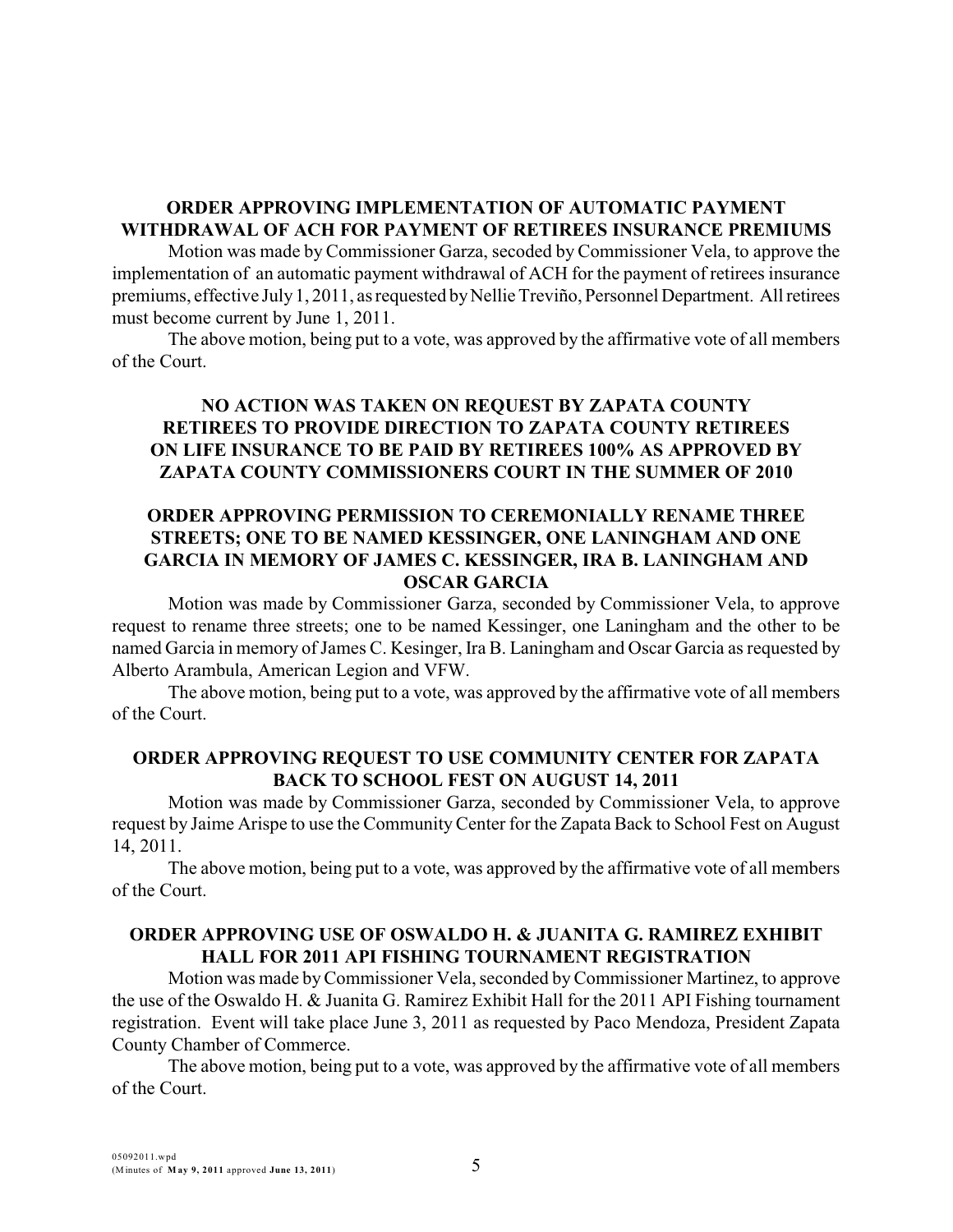# **ORDER APPROVING CHANGE ORDER #7 FOR ZAPATA COUNTY WATER TREATMENT PLANT**

Motion was made byCommissioner Vela, seconded byCommissioner Martinez, to approve change order #7 for the Zapata County Water Treatment Plant as requested by Rathmell Engineering and Mr. Carlos Treviño, Jr., Water Plant Director.

The above motion, being put to a vote, was approved by the affirmative vote of all members of the Court.

# **ORDER TO TABLE REQUEST BY MANUEL GARCIA, JR., MARINE CORP TO USE OSWALDO H. & JUANITA G. RAMIREZ EXHIBIT HALL FOR WRESTLING COMPETITION TO RAISE FUNDS FOR 2012 SCHOLARSHIP PROGRAM**

Motion was made by Commissioner Martinez, seconded by Commissioner Garza, to table request by Manuel Garcia, Jr., Marine Corp, to use the Oswaldo H. & Juanita G. Ramirez Exhibit Hall for a wrestling competition to raise funds for the 2012 Scholarship Program.

The above motion, being put to a vote, was approved by the affirmative vote of all members of the Court.

# **ORDER APPROVING INSTALLATION OF STREET LIGHTS AND SPEED HUMPS**

Motion was made by Commissioner Garza, seconded by Commissioner Martinez, to approve the installation of a street light at the following address:

1409 Bravo in Zapata, Texas

as requested by Hon. Gabriel Villarreal, Com. Pct. 3.

The above motion, being put to a vote, was approved by the affirmative vote of all members of the Court.

Motion was made byCommissioner Garza, seconded byCommissioner Martinez, to approve the installation of a speed hump at the following location:

a. 5215 Mission Lane

as requested by Hon. Eddie Martinez, Com. Pct. 3.

The above motion, being put to a vote, was approved by the affirmative vote of all members of the Court.

Motion was made by Commissioner Garza, seconded by Commissioner Martinez, to approve the installation of a street light at the following address:

a.  $1802 \, 1^{st}$  Street, Zapata, Texas

as requested by Hon. Norberto Garza, Com. Pct. 4.

The above motion, being put to a vote, was approved by the affirmative vote of all members of the Court.

Motion was made byCommissioner Garza, seconded byCommissioner Martinez, to approve the installation of a speed humps at the following location:

a. on Zapata Street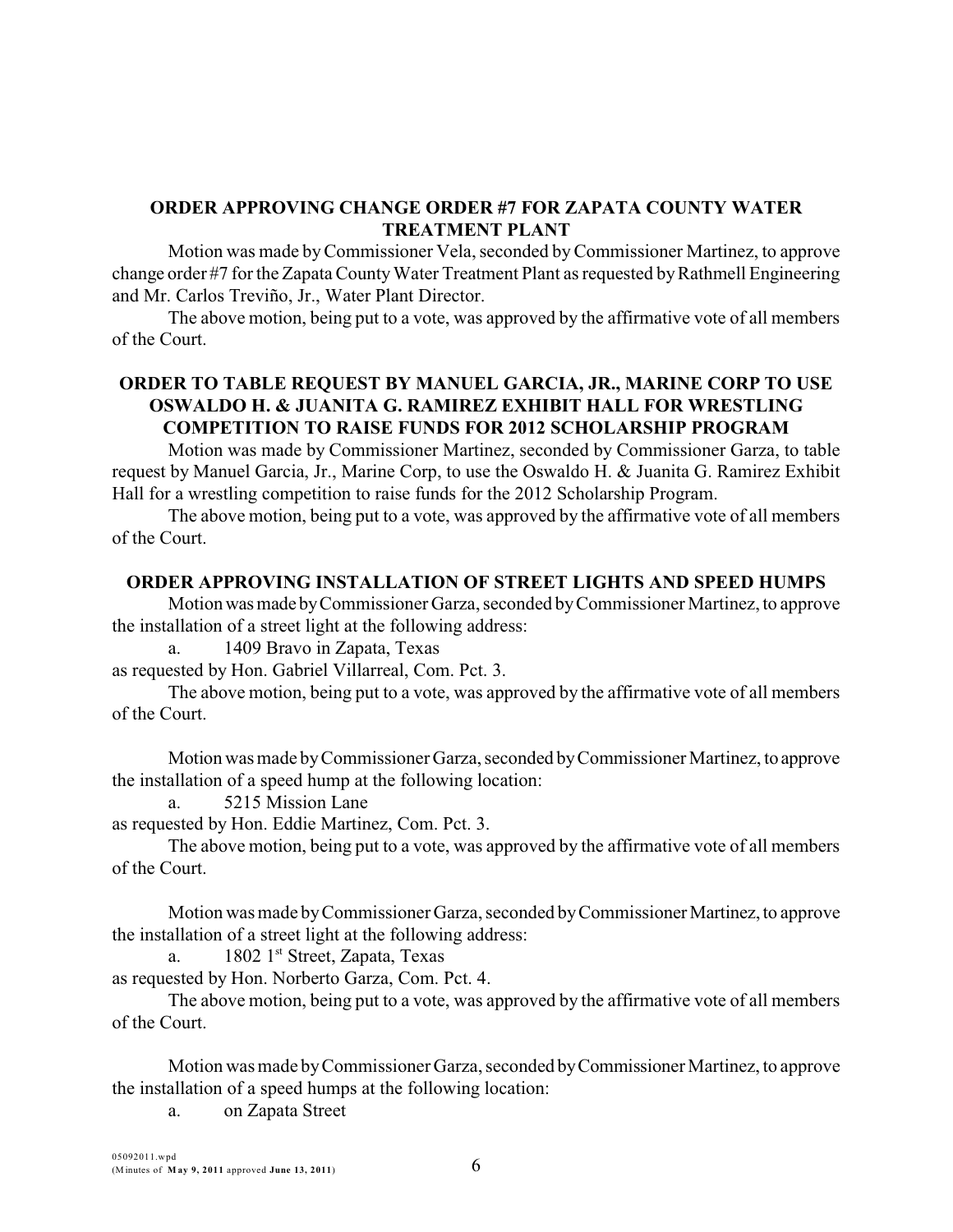b. between  $20<sup>th</sup>$  and Glenn Street

as requested by Hon. Norberto Garza, Com. Pct. 4.

The above motion, being put to a vote, was approved by the affirmative vote of all members of the Court.

#### **ORDER APPROVING LINE ITEM TRANSFERS**

Motion was made byCommissioner Garza, seconded byCommissioner Vela, to approve the following line item transfers as requested, in order to met budget requirements:

|     | From: County Shop | 15-621-427 | \$2,500.00 |
|-----|-------------------|------------|------------|
| To: | County Shop       | 15-621-205 | \$2,500.00 |

as requested by Jose F. Mendoza, County Shop Supervisor.

The above motion, being put to a vote, was approved by the affirmative vote of all members of the Court.

Motion was made byCommissioner Vela, seconded byCommissioner Martinez, to approve the following line item transfers as requested, in order to met budget requirements:

|                                                | From: Nutrition Program | 38-648-336 | Raw Food             | \$1,000.00 |  |  |
|------------------------------------------------|-------------------------|------------|----------------------|------------|--|--|
|                                                | To: Nutrition Program   | 38-647-454 | Repair & Maintenance | \$1,000.00 |  |  |
|                                                | From: Nutrition Program | 38-648-336 | Raw Food             | \$1,000.00 |  |  |
|                                                | To: Nutrition Program   | 38-648-454 | Repair & Maintenance | \$1,000.00 |  |  |
|                                                | From: Nutrition Program | 38-649-392 | Misc. and Safety     | \$600.00   |  |  |
|                                                | To: Nutrition Program   | 38-647-467 | Non-Food Consumable1 | \$600.00   |  |  |
| as requested by Carmen Reves Nutrition Program |                         |            |                      |            |  |  |

as requested by Carmen Reyes, Nutrition Program.

The above motion, being put to a vote, was approved by the affirmative vote of all members of the Court.

# **ORDER APPROVING RESOLUTION REQUESTING ADDITIONAL STUDIES FOR PRELIMINARY FEMA FLOOD MAP FOR ZAPATA COUNTY**

Motion was made by Commissioner Vela, seconded by Commissioner Garza, to approve a resolution requesting additional studies for the preliminary FEMA Flood Map for Zapata County as requested by Hon. Joseph Rathmell, County Judge.

The above motion, being put to a vote, was approved by the affirmative vote of all members of the Court.

# **ORDER APPROVING RESOLUTION AUTHORIZING SUBMISSION OF AN APPLICATION TO TEXAS DEPARTMENT OF RURAL AFFAIRS FOR FUNDING FROM COLONIA CONSTRUCTION FUND OF TEXAS COMMUNITY DEVELOPMENTAL PROGRAM FOR FIRST TIME SEWER SERVICE**

Motion was made byCommissioner Vela, seconded byCommissioner Martinez, to approve a resolution authorizing the submission of an application to the Texas Department of Rural Affairs for funding from the Colonia Construction Fund of the Texas Community Development Program for first time sewer service as requested by Carlos Colina Vargas, Grant Writer.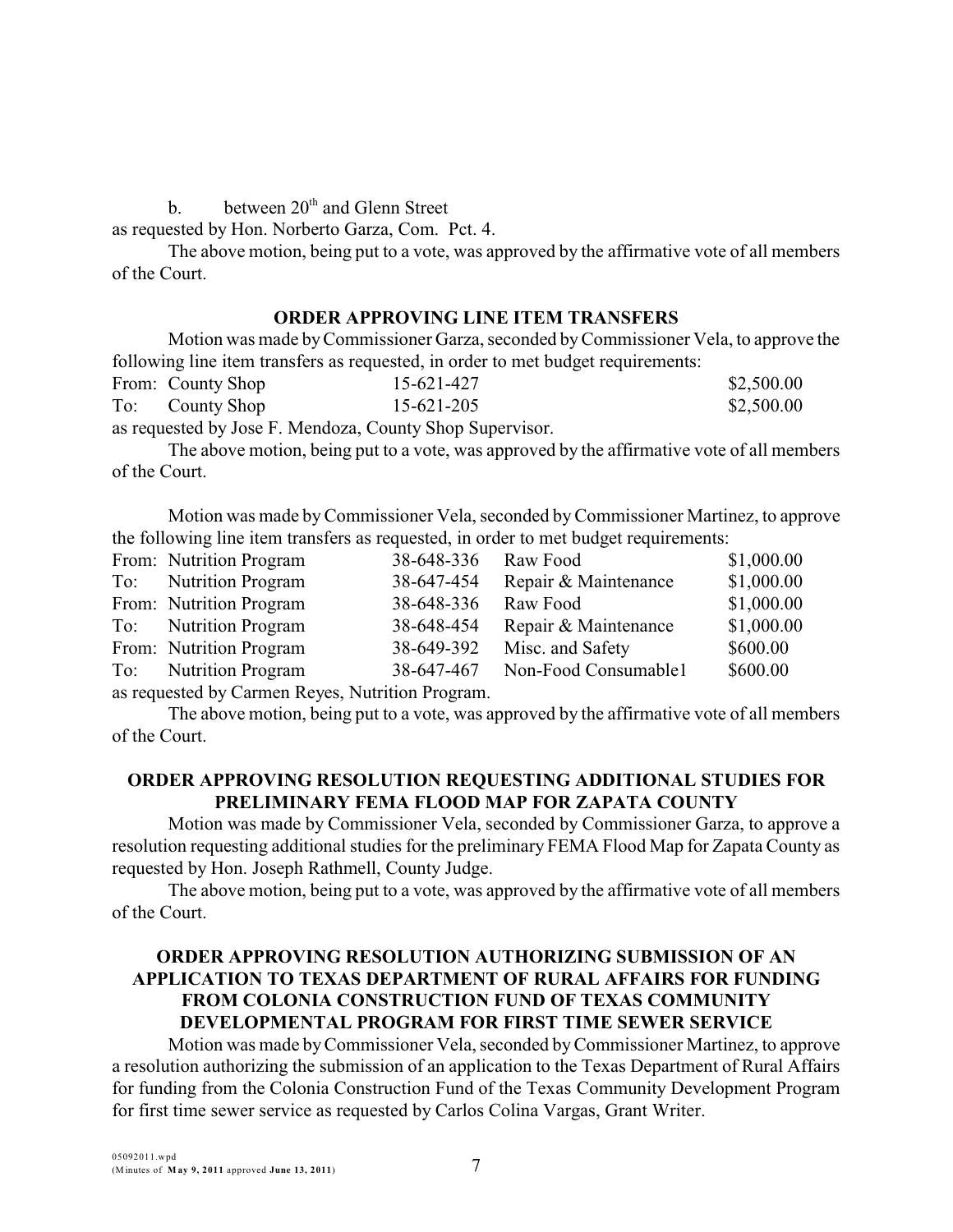The above motion, being put to a vote, was approved by the affirmative vote of all members of the Court.

#### **ORDER APPROVING RESOLUTION AUTHORIZING SUBMISSION OF APPLICATION TO TEXAS DEPARTMENT OF RURAL AFFAIRS FOR FUNDING FROM COLONIA PLANNING FUND FOR PLANNING STUDIES IN ZAPATA**

Motion was made byCommissioner Garza, seconded byCommissioner Martinez, to approve resolution authorizing the submission of an application to the Texas Department of Rural Affairs for funding from the Colonia Planning Fund for planning studies in Zapata as requested by Carlos Colina Vargas, Grant Writer.

The above motion, being put to a vote, was approved by the affirmative vote of all members of the Court.

#### **ORDER APPROVING PROCLAMATION TO PROCLAIM MAY AS MENTAL HEALTH MONTH**

Motion was made by Commissioner Vela, seconded by Commissioner Garza, to approve Proclamation to proclaim May as Mental Health Month as requested by Cindy Buruato, Border Region MHMR.

The above motion, being put to a vote, was approved by the affirmative vote of all members of the Court.

#### **MOTION WAS MADE BY COMMISSIONER GARZA, SECONDED BY COMMISSIONER VELA, TO ENTER INTO EXECUTIVE SESSION**

# **MOTION WAS MADE BY COMMISSIONER GARZA, SECONDED BY COMMISSIONER MARTINEZ, TO RETURN TO REGULAR SESSION**

## **ORDER APPROVING POWER OF ATTORNEY AND CONTINGENCY FEE CONTRACT BETWEEN COUNTY OF ZAPATA AND ESCAMILLA, PONECK & CRUZ, LLP AND NORMA JOLLY, PC; JAMES PARKER AND MIKE JOLLY; PC**

Motion was made by Commissioner Garza, seconded by Commissioner Vela, to approve power of attorney and contingency fee contract between County of Zapata and Escamilla, Poneck, & Cruz, LLP and Norma Jolly, P.C., James Parker and Mike Jolly, P.C. as requested by Juan Cruz, Escamilla, Poneck, & Cruz.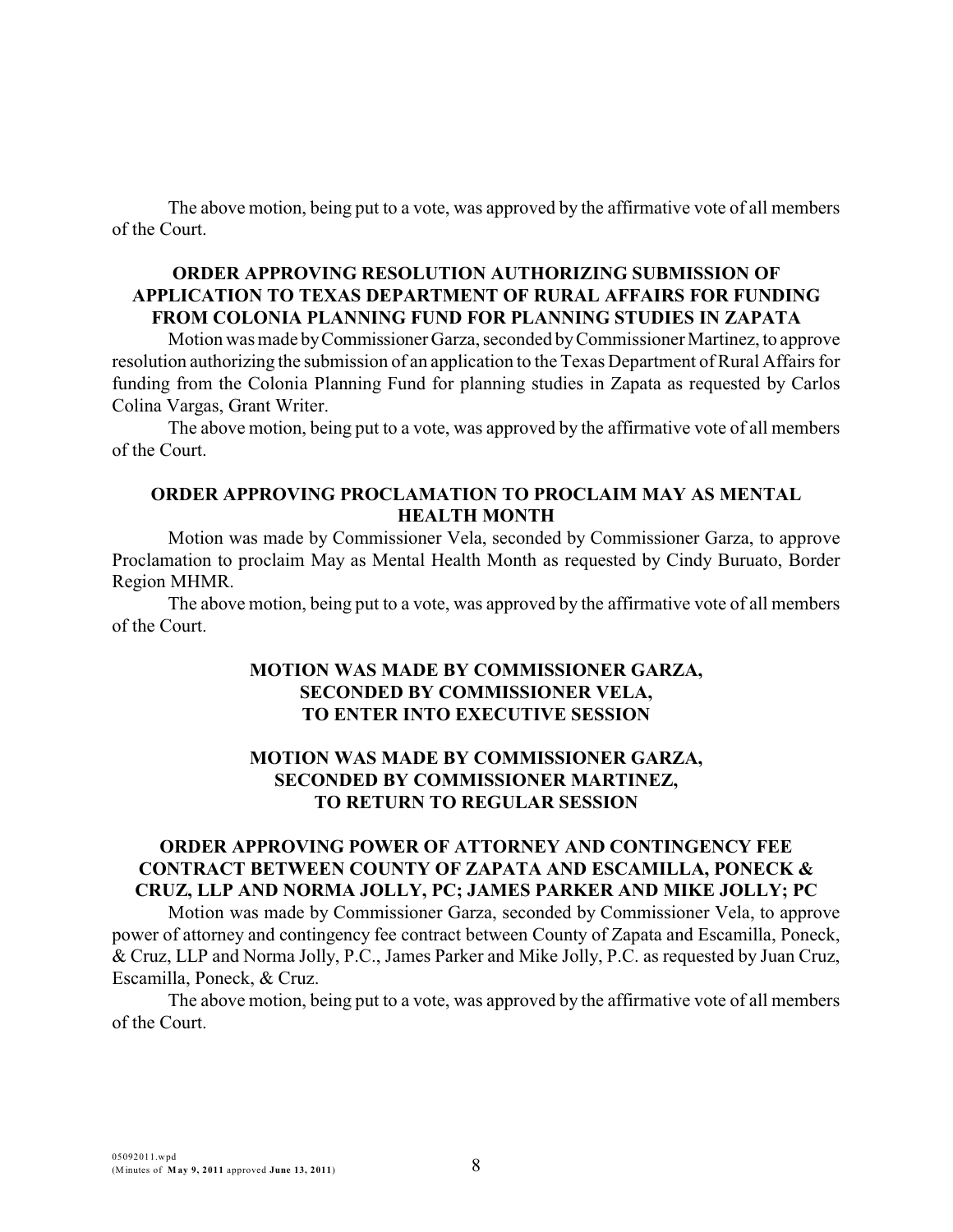# **NO ACTION WAS TAKEN ON REQUEST BY JUAN CRUZ OF ESCAMILLA, PONECK, & CRUZ, LLP FOR DISCUSSION AND POSSIBLE ACTION ON PROPOSED SETTLEMENT OFFER FROM REIMS CONSTRUCTION INSURANCE CARRIER CONCERNING ADDITION OF TWO (2) INCHES OF ASPHALT OVER INDIAN BURIAL MOUND LOCATED IN SAN YGNACIO, TEXAS AND ANY MATERS INCIDENT THERETO**

(Gov't Code Ann 551.071, Consultation with Attorney)

# **ORDER APPROVING SETTLEMENT WITH ZAPATA COUNTY ECONOMIC DEVELOPMENT CENTER, INC., INVOLVING ECONOMIC DEVELOPMENT ADMINISTRATION MONIES OWNED AND DUE TO ZAPATA COUNTY**

Motion was made by Commissioner Vela, seconded by Commissioner Garza, to approve settlement with the Zapata County Economic Development Center, Inc., involving Economic Development Administration monies owed and due to Zapata County from the construction of the Zapata County Advance Education Center and any matter incident thereto and order authorizing Judge Rathmell to sign all documents. (Gov't Code Ann 551.071, Consultation with Attorney) as requested by Juan Cruz, Escamilla, Poneck, & Cruz, LLP.

The above motion, being put to a vote, was approved by the affirmative vote of all members of the Court.

#### **ORDER REJECTING PAYMENT OF INVOICE NUMBER 2011-2038 IN AMOUNT OF \$13,187.86 FOR EXPENSES INCURRED BY ZAPATA COUNTY DEVELOPMENT CENTER CONCERNING ZAPATA COUNTY ADVANCED EDUCATION CENTER**

Motion was made by Commissioner Vela, seconded by Commissioner Martinez, to reject payment of invoice number 2011-2038 in amount of THIRTEEN THOUSAND ONE HUNDRED EIGHTY SEVEN DOLLARS AND EIGHTY SIX CENTS (\$13,187.86) for expenses incurred by the Zapata County Development Center concerning the Zapata County Advanced Education Center, and any incident thereto. (Gov't Code Ann 551.071, Consultation with Attorney) as requested by Juan Cruz, Escamilla, Poneck, & Cruz, LLP.

The above motion, being put to a vote, was approved by the affirmative vote of all members of the Court.

# **NO ACTION WAS TAKEN ON REQUEST BY JUAN CRUZ OF ESCAMILLA, PONECK & CRUZ, LLP REGARDING CONSULTATION WITH LEGAL COUNSEL IN REGARDS TO POTENTIAL CONSTRUCTION LITIGATION REGARDING ZAPATA COUNTY COURTHOUSE (Gov't Code Ann 551.071, Consultation with Attorney)**